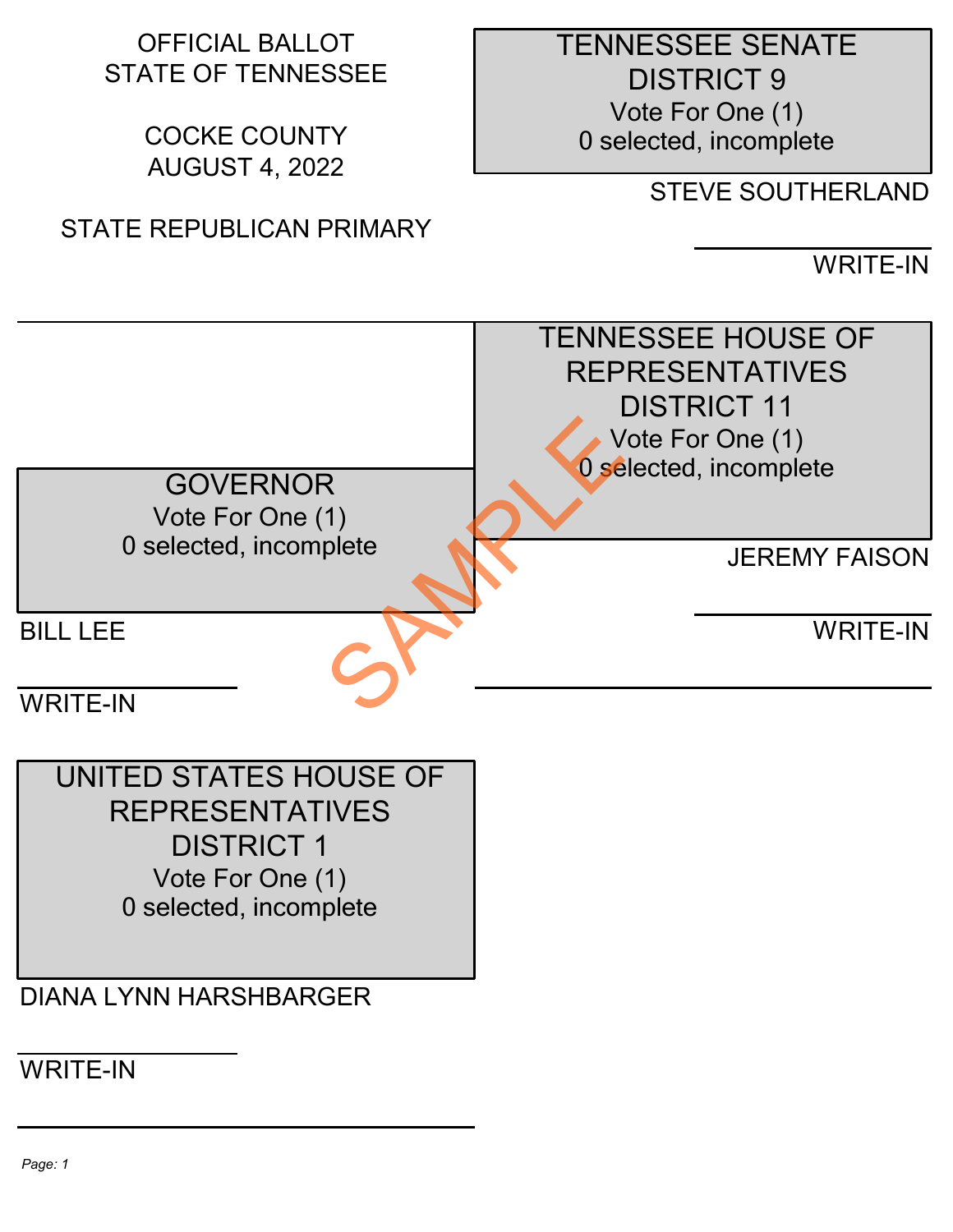STATE EXECUTIVE **COMMITTEEMAN**  DISTRICT 9 Vote For One (1) 0 selected, incomplete

DARYL BRADY

JOSH COLLINS

BRETT PURGASON

WRITE-IN

 STATE EXECUTIVE COMMITTEEWOMAN DISTRICT 9 Vote For One (1) 0 selected, incomplete TIVE<br>DMAN NY

NANCY WILSON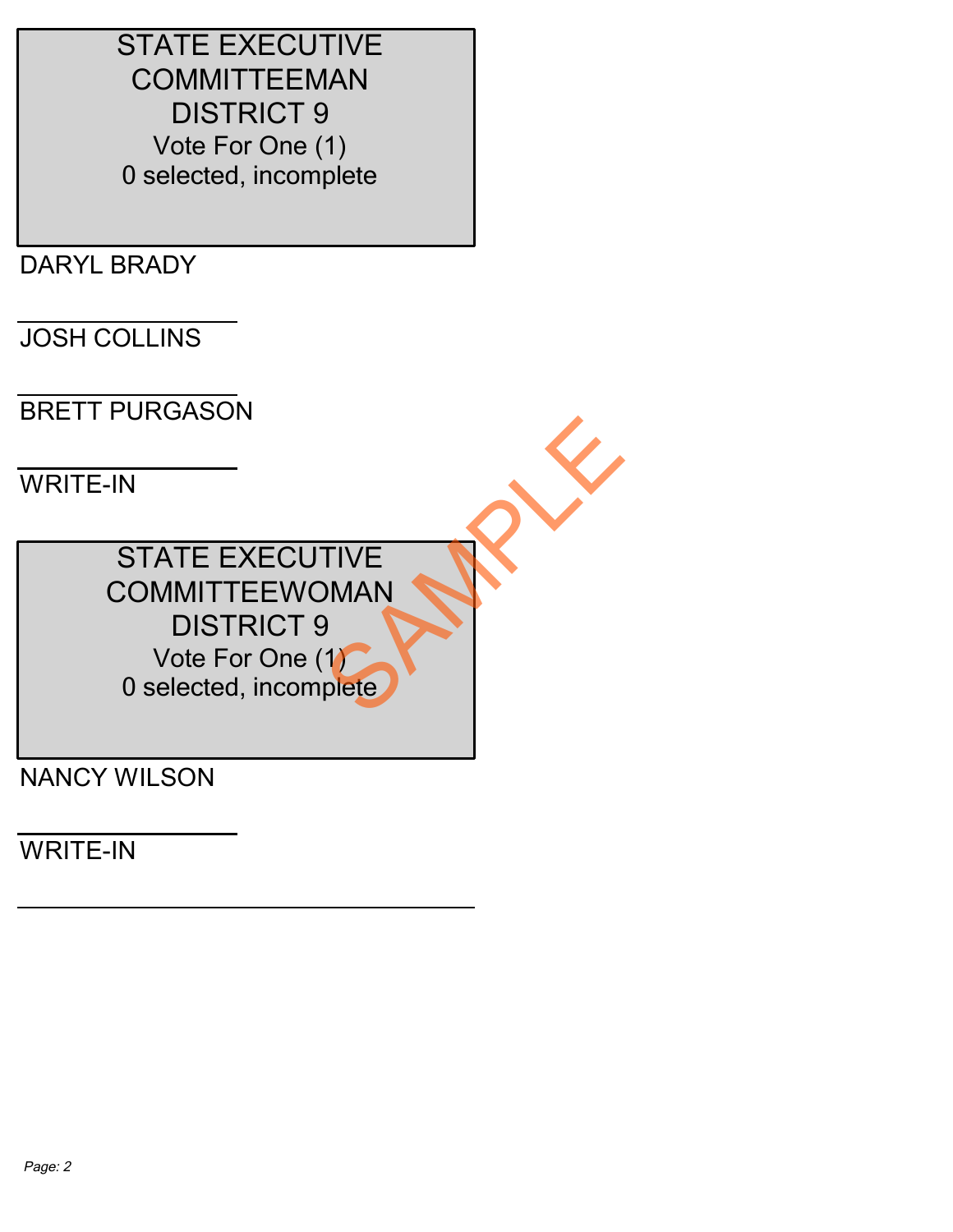| <b>OFFICIAL BALLOT</b><br><b>STATE OF TENNESSEE</b><br><b>COCKE COUNTY</b><br><b>AUGUST 4, 2022</b> | UNITED STATES HOUSE OF<br><b>REPRESENTATIVES</b><br><b>DISTRICT 1</b><br>Vote For One (1)<br>0 selected, incomplete |
|-----------------------------------------------------------------------------------------------------|---------------------------------------------------------------------------------------------------------------------|
| <b>STATE DEMOCRATIC PRIMARY</b>                                                                     |                                                                                                                     |
|                                                                                                     | <b>CAMERON PARSONS</b>                                                                                              |
|                                                                                                     | <b>WRITE-IN</b>                                                                                                     |
|                                                                                                     | <b>TENNESSEE SENATE</b><br><b>DISTRICT 9</b><br>Vote For One (1)                                                    |
| <b>GOVERNOR</b><br>Vote For One (1)                                                                 | 0 selected, incomplete                                                                                              |
| 0 selected, incomplete                                                                              | <b>SARA THOMPSON</b>                                                                                                |
| <b>CARNITA FAYE ATWATER</b>                                                                         | <b>WRITE-IN</b>                                                                                                     |
| <b>JASON BRANTLEY MARTIN</b>                                                                        | <b>TENNESSEE HOUSE OF</b><br><b>REPRESENTATIVES</b>                                                                 |
| <b>JB SMILEY JR.</b>                                                                                | <b>DISTRICT 11</b>                                                                                                  |
|                                                                                                     | Vote For One (1)<br>0 selected, incomplete                                                                          |
| <b>WRITE-IN</b>                                                                                     |                                                                                                                     |
|                                                                                                     | NO CANDIDATE QUALIFIED                                                                                              |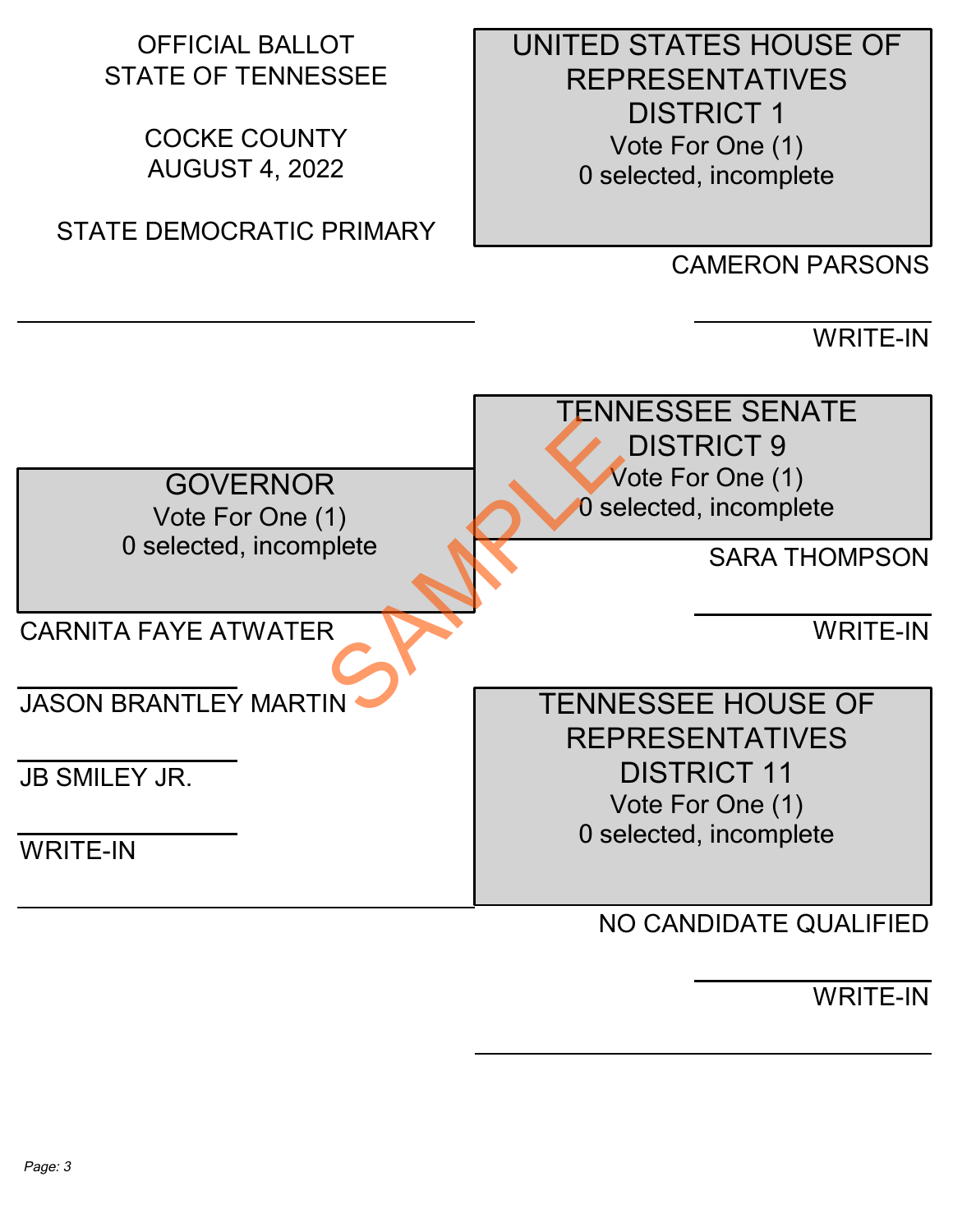STATE EXECUTIVE **COMMITTEEMAN**  DISTRICT 9 Vote For One (1) 0 selected, incomplete

## DARRELL KEY

## WRITE-IN

 STATE EXECUTIVE COMMITTEEWOMAN DISTRICT 9 Vote For One (1) 0 selected, incomplete DIMAN<br>DIMAN<br>CHANGE CHANGE

MARJORIE RAMSEY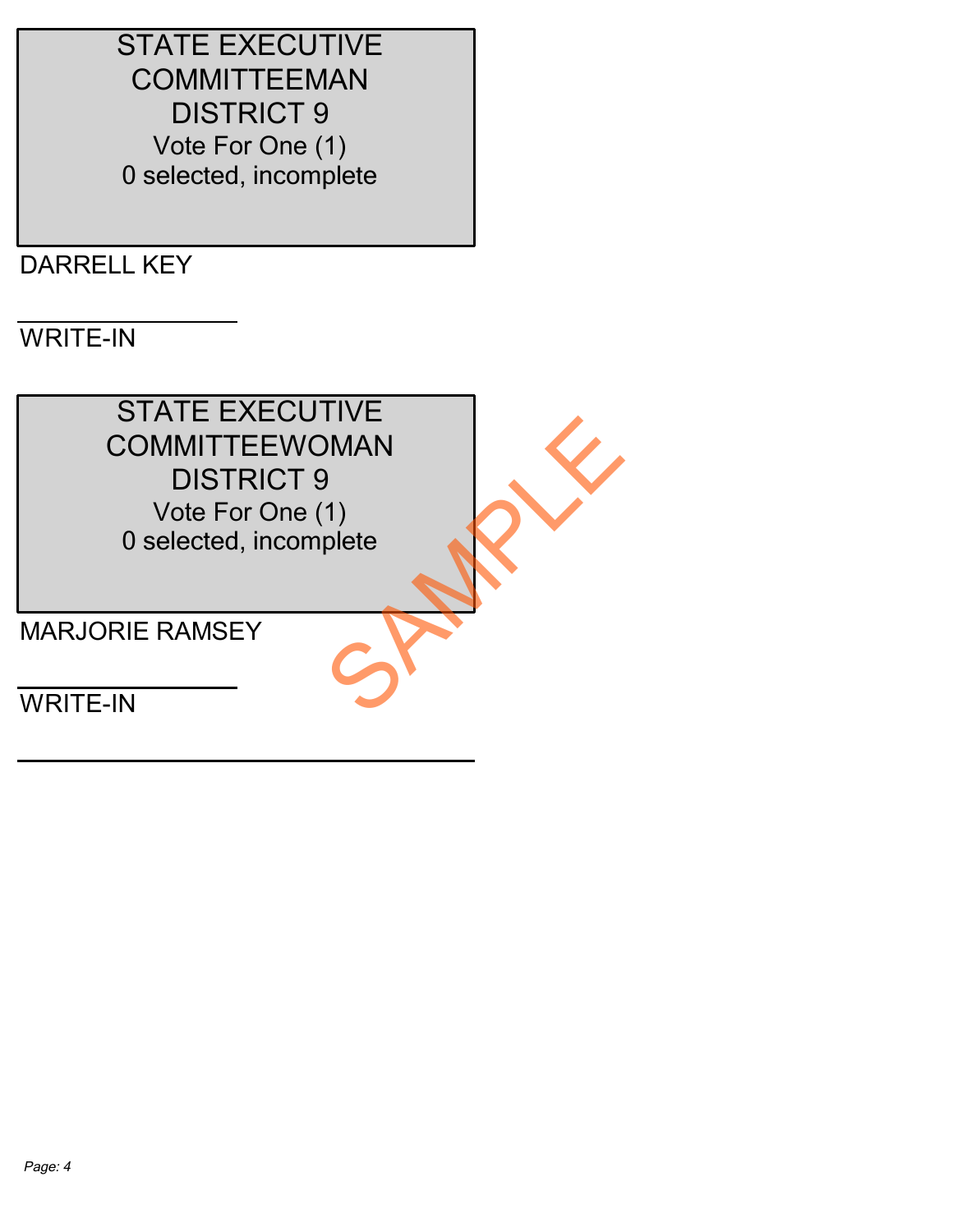| <b>OFFICIAL BALLOT</b><br><b>COUNTY GENERAL ELECTION</b><br><b>COCKE COUNTY, TENNESSEE</b><br><b>AUGUST 4, 2022</b>      | <b>CIRCUIT COURT JUDGE</b><br><b>PART III DISTRICT 4</b><br>Vote For One (1)<br>0 selected, incomplete<br><b>REX HENRY OGLE</b><br><b>Republican Party Nominee</b><br><b>WRITE-IN</b> |
|--------------------------------------------------------------------------------------------------------------------------|---------------------------------------------------------------------------------------------------------------------------------------------------------------------------------------|
| <b>CIRCUIT COURT JUDGE</b><br><b>PART I DISTRICT 4</b><br>Vote For One (1)<br>0 selected, incomplete                     | <b>CIRCUIT COURT JUDGE</b><br><b>PART IV DISTRICT 4</b><br>Vote For One (1)<br>0 selected, incomplete<br><b>DUANE SLONE</b><br><b>Republican Party Nominee</b>                        |
| <b>CARTER S. MOORE</b><br><b>Republican Party Nominee</b>                                                                | <b>WRITE-IN</b>                                                                                                                                                                       |
| <b>WRITE-IN</b><br><b>CIRCUIT COURT JUDGE</b><br><b>PART II DISTRICT 4</b><br>Vote For One (1)<br>0 selected, incomplete | <b>CHANCELLOR</b><br>DISTRICT 4/5<br>Vote For One (1)<br>0 selected, incomplete<br><b>JIM RIPLEY</b><br><b>Republican Party Nominee</b>                                               |
| <b>JIM GASS</b><br><b>Republican Party Nominee</b>                                                                       | <b>WRITE-IN</b>                                                                                                                                                                       |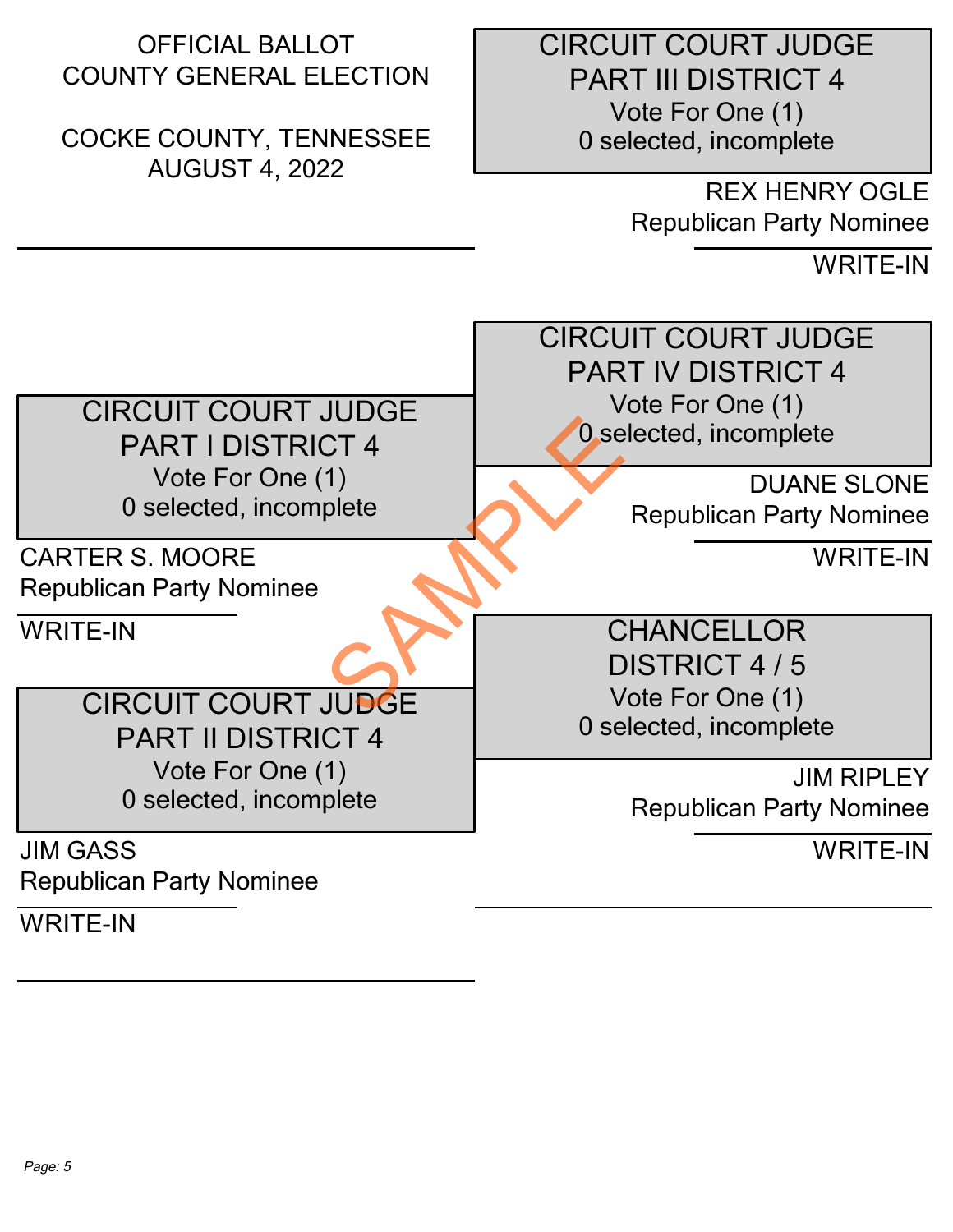DISTRICT ATTORNEY **GENERAL**  DISTRICT 4 Vote For One (1) 0 selected, incomplete

 COUNTY COMMISSIONER DISTRICT 1, POST 1 Vote For One (1) 0 selected, incomplete

> ANDY FORD Independent Candidate

> DANNY SHELTON Independent Candidate

> > WRITE-IN

 PUBLIC DEFENDER DISTRICT 4 Vote For One (1) 0 selected, incomplete

REBECCA V. LEE Republican Party Nominee

JAMES B. "JIMMY" DUNN Republican Party Nominee

WRITE-IN

WRITE-IN

 COUNTY MAYOR Vote For One (1) 0 selected, incomplete

ROB MATHIS Republican Party Nominee

H. CLAY BLAZER Independent Candidate

CASEY JONES Independent Candidate

WRITE-IN

 COUNTY COMMISSIONER DISTRICT 1, POST 2 Vote For One (1) 0 selected, incomplete Plete<br>
The Disc<br>
Disc<br>
Disc<br>
Disc<br>
Disc<br>
BOB<br>
BOB<br>
BOB

BOB "ROBERT" J. CHIARADIO Independent Candidate

> WILLIAM (BILL) MILLER Independent Candidate

> > WRITE-IN

 COUNTY COMMISSIONER DISTRICT 2, POST 1 Vote For One (1) 0 selected, incomplete

> DINAH "GAYLA" BLAZER Independent Candidate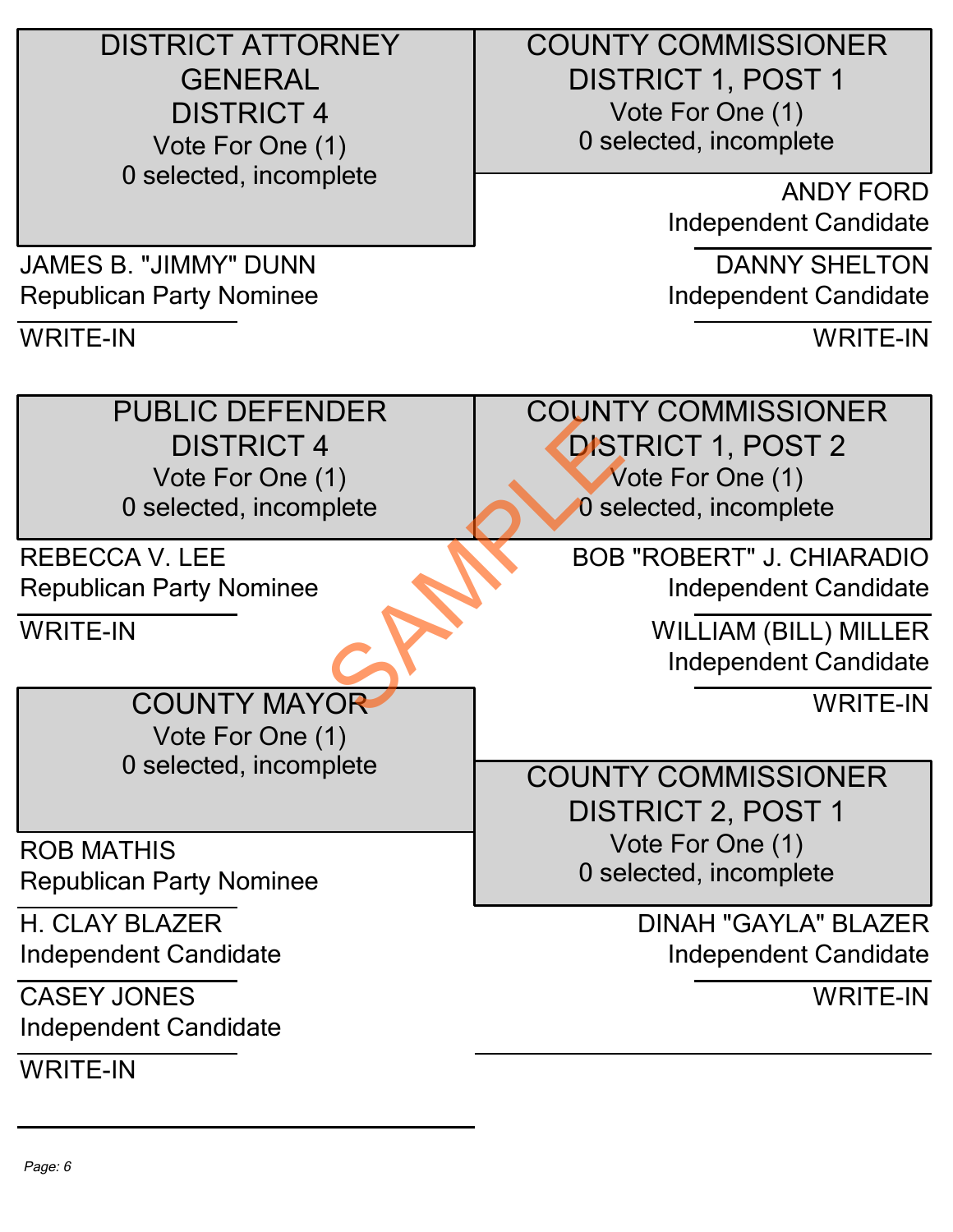| <b>COUNTY COMMISSIONER</b><br><b>DISTRICT 2, POST 2</b><br>Vote For One (1)<br>0 selected, incomplete | <b>COUNTY COMMISSIONER</b><br><b>DISTRICT 4, POST 1</b><br>Vote For One (1)<br>0 selected, incomplete |
|-------------------------------------------------------------------------------------------------------|-------------------------------------------------------------------------------------------------------|
| <b>C. DWAYNE MASON</b><br>Independent Candidate                                                       | <b>JONANTHON C. TEMPLIN</b><br>Independent Candidate                                                  |
| <b>JASON C. MCMAHAN</b><br>Independent Candidate                                                      | <b>WRITE-IN</b>                                                                                       |
| <b>BENJAMIN NICHOLAS SHULTS</b><br>Independent Candidate<br><b>WRITE-IN</b>                           | <b>COUNTY COMMISSIONER</b><br><b>DISTRICT 4, POST 2</b><br>Vote For One (1)<br>0 selected, incomplete |
| <b>COUNTY COMMISSIONER</b><br><b>DISTRICT 3, POST 1</b><br>Vote For One (1)<br>0 selected, incomplete | <b>JEFF W. ESLINGER</b><br>Independent Candidate<br><b>DONNIE RAINES</b><br>Independent Candidate     |
| <b>NORMAN SMITH</b><br>Independent Candidate                                                          | <b>WRITE-IN</b>                                                                                       |
| <b>WRITE-IN</b>                                                                                       | <b>COUNTY COMMISSIONER</b><br><b>DISTRICT 5, POST 1</b>                                               |
| <b>COUNTY COMMISSIONER</b><br><b>DISTRICT 3, POST 2</b>                                               | Vote For One (1)<br>0 selected, incomplete                                                            |
| Vote For One (1)<br>0 selected, incomplete                                                            | DAN (PETE) BRIGHT<br>Independent Candidate                                                            |
| <b>TERRY D DAWSON</b><br>Independent Candidate                                                        | <b>WRITE-IN</b>                                                                                       |
| <b>TRACY STEPP</b><br>Independent Candidate                                                           |                                                                                                       |
| <b>WRITE-IN</b>                                                                                       |                                                                                                       |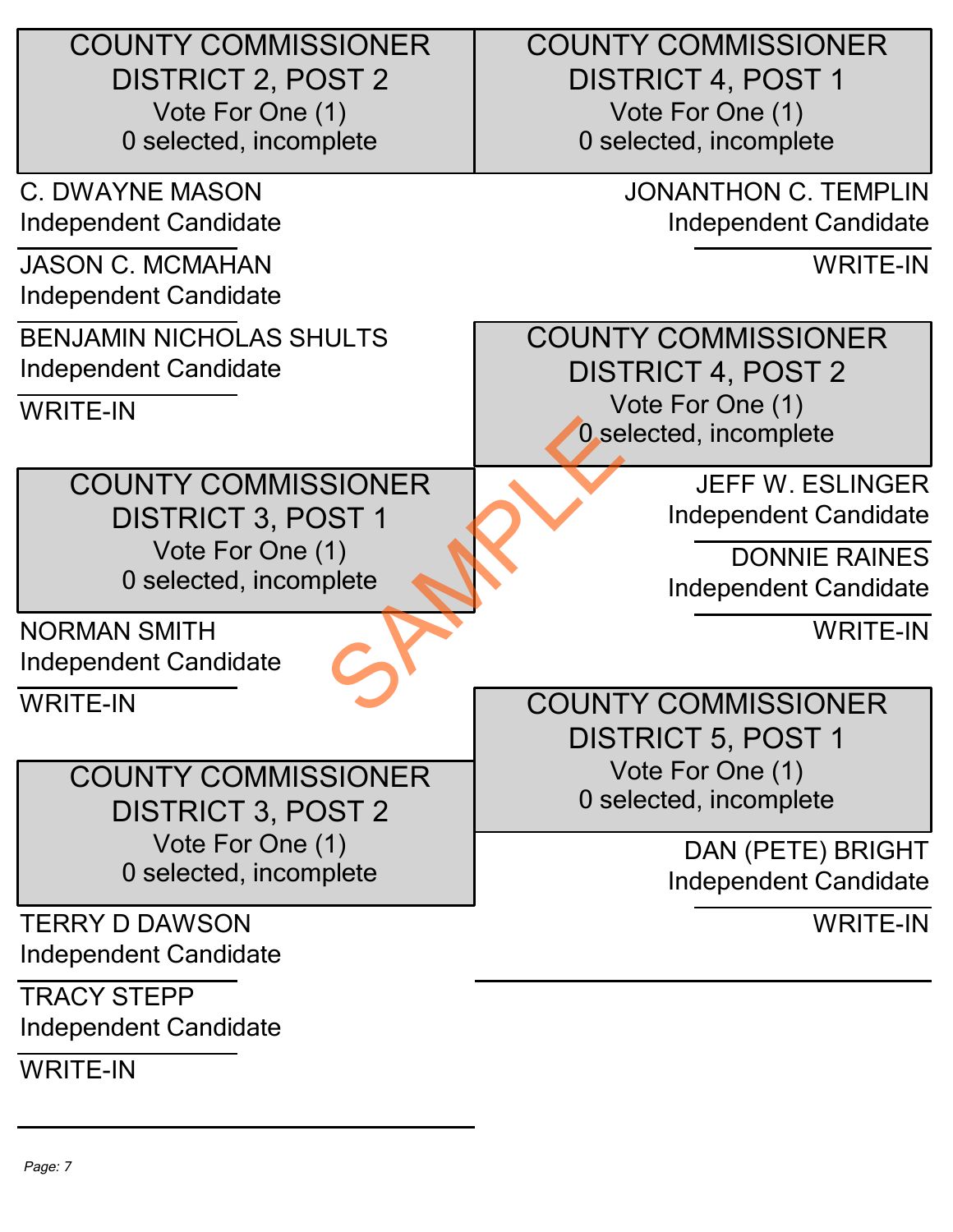| <b>COUNTY COMMISSIONER</b> | <b>COUNTY COMMISSIONER</b>      |
|----------------------------|---------------------------------|
| <b>DISTRICT 5, POST 2</b>  | <b>DISTRICT 7, POST 1</b>       |
| Vote For One (1)           | Vote For One (1)                |
| 0 selected, incomplete     | 0 selected, incomplete          |
| <b>WILMA BALL</b>          | <b>TIM LAYMAN</b>               |
| Independent Candidate      | Independent Candidate           |
| <b>WRITE-IN</b>            | <b>WRITE-IN</b>                 |
|                            |                                 |
| <b>COUNTY COMMISSIONER</b> | <b>COUNTY COMMISSIONER</b>      |
| <b>DISTRICT 6, POST 1</b>  | <b>DISTRICT 7, POST 2</b>       |
| Vote For One (1)           | Vote For One (1)                |
| 0 selected, incomplete     | 0 selected, incomplete          |
| <b>FOREST CLEVENGER</b>    | <b>BILLY "JOBOB" HUDSON</b>     |
| Independent Candidate      | Independent Candidate           |
| RICHARD (RICK) VASSAR      | <b>WRITE-IN</b>                 |
| Independent Candidate      |                                 |
| <b>WRITE-IN</b>            | <b>COUNTY TRUSTEE</b>           |
|                            | Vote For One (1)                |
| <b>COUNTY COMMISSIONER</b> | 0 selected, incomplete          |
| <b>DISTRICT 6, POST 2</b>  |                                 |
| Vote For One (1)           | <b>MITCH FINE</b>               |
| 0 selected, incomplete     | <b>Republican Party Nominee</b> |
| <b>DAVID VERIDAL</b>       | <b>WRITE-IN</b>                 |
| Independent Candidate      |                                 |
| <b>WRITE-IN</b>            |                                 |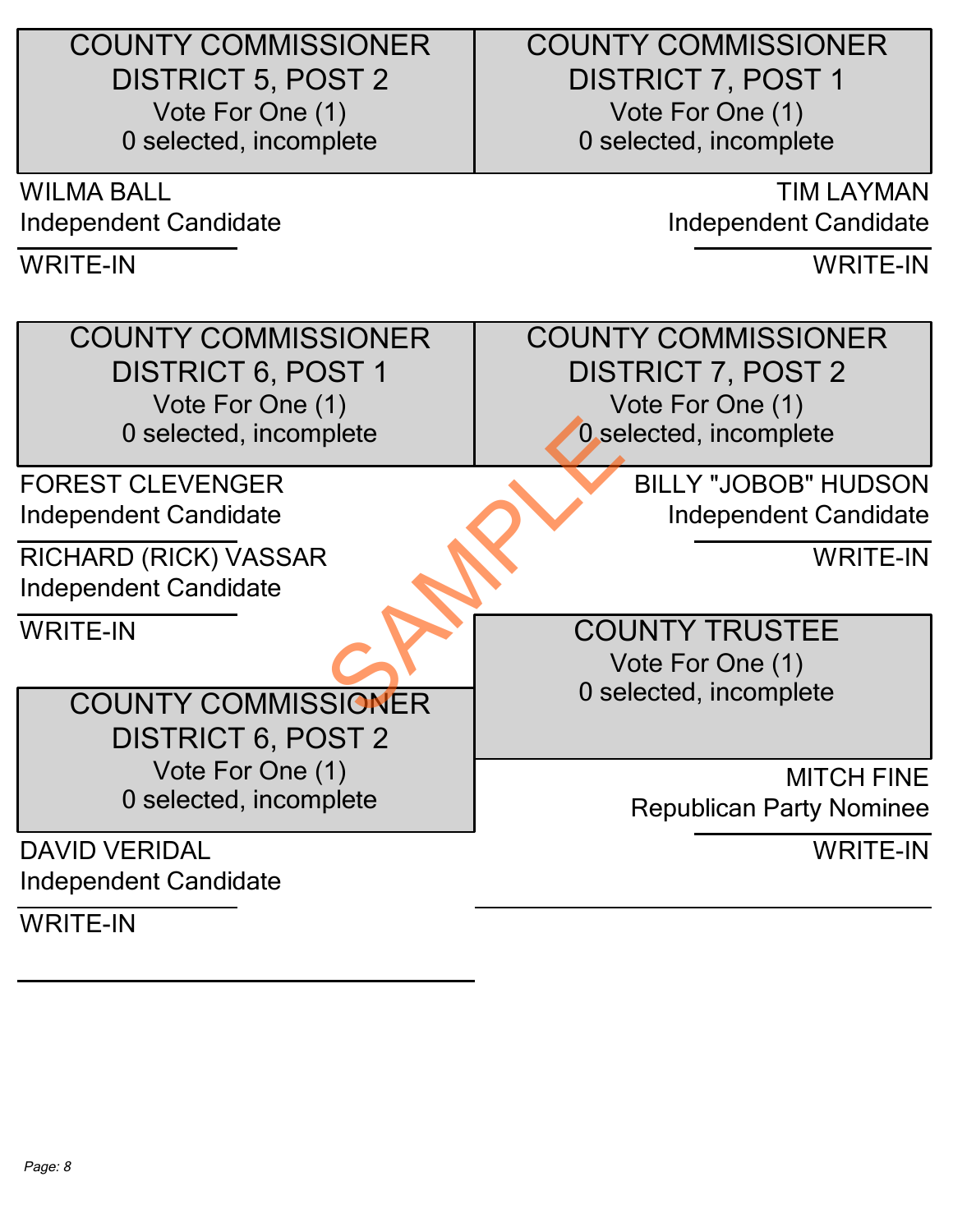| <b>GENERAL SESSIONS JUDGE</b>   | <b>SESSIONS COURT CLERK</b>     |
|---------------------------------|---------------------------------|
| Vote For One (1)                | Vote For One (1)                |
| 0 selected, incomplete          | 0 selected, incomplete          |
|                                 |                                 |
|                                 |                                 |
| <b>MARK STRANGE</b>             | <b>BRENDA RAMSEY</b>            |
| <b>Republican Party Nominee</b> | <b>Republican Party Nominee</b> |
| <b>WRITE-IN</b>                 | <b>WRITE-IN</b>                 |
|                                 |                                 |
| <b>SHERIFF</b>                  | <b>COUNTY CLERK</b>             |
| Vote For One (1)                | Vote For One (1)                |
| 0 selected, incomplete          | 0 selected, incomplete          |
|                                 |                                 |
| C.J. BALL                       | <b>SHALEE MCCLURE</b>           |
|                                 |                                 |
| <b>Republican Party Nominee</b> | <b>Republican Party Nominee</b> |
| <b>JOHN CARRELL</b>             | <b>WRITE-IN</b>                 |
| Independent Candidate           |                                 |
| <b>WRITE-IN</b>                 | <b>REGISTER OF DEEDS</b>        |
|                                 | Vote For One (1)                |
| <b>CIRCUIT COURT CLERK</b>      | 0 selected, incomplete          |
|                                 |                                 |
| Vote For One (1)                |                                 |
| 0 selected, incomplete          | <b>MARK H. MCGAHA</b>           |
|                                 | <b>Republican Party Nominee</b> |
| <b>KRISTY L. NEASE</b>          | <b>WRITE-IN</b>                 |
| <b>Republican Party Nominee</b> |                                 |
| <b>WRITE-IN</b>                 |                                 |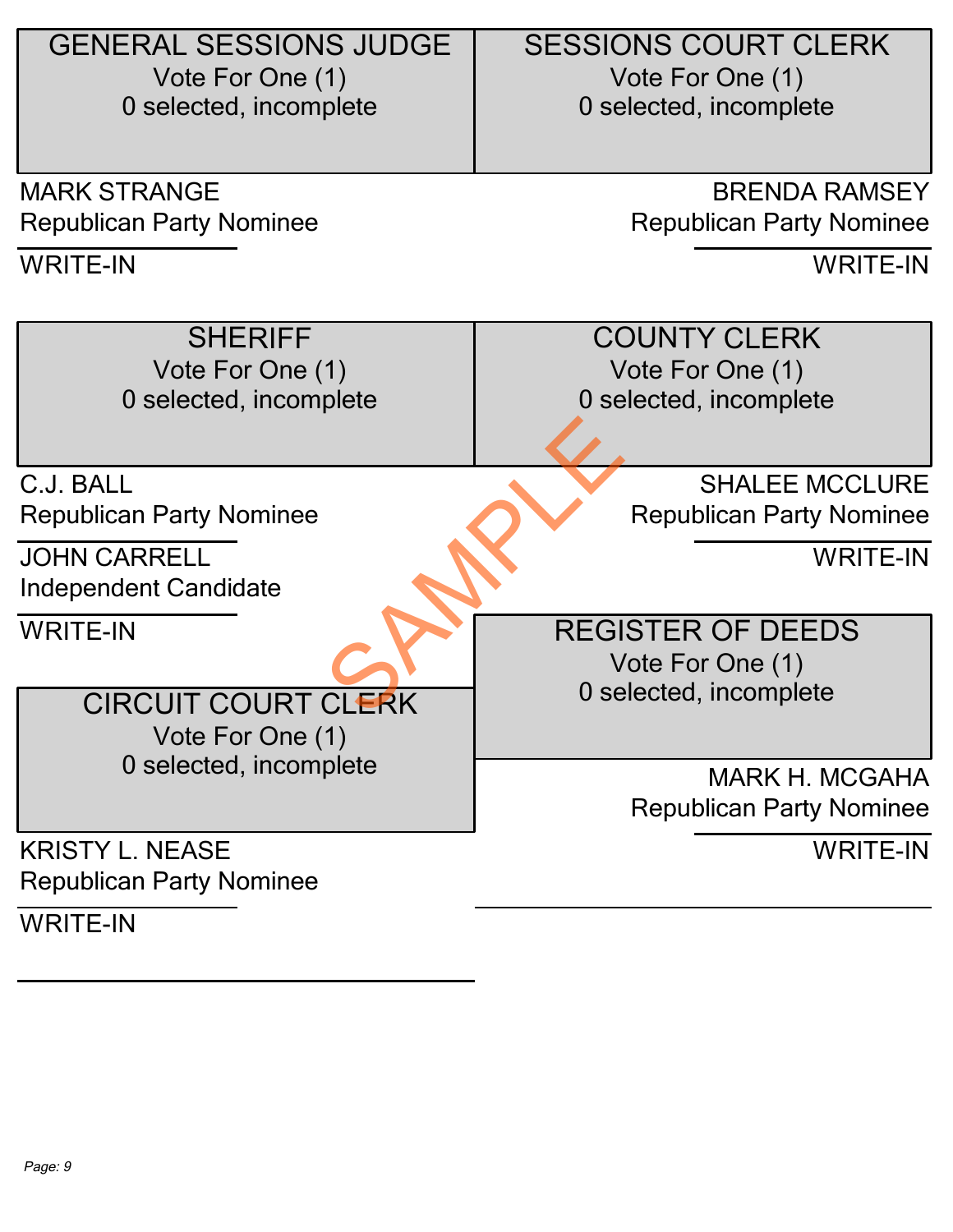| <b>COUNTY SUPERINTENDENT OF</b>                  | <b>ROAD COMMISSIONER</b> |
|--------------------------------------------------|--------------------------|
| <b>ROADS</b>                                     | <b>DISTRICT 3</b>        |
| Vote For One (1)                                 | Vote For One (1)         |
| 0 selected, incomplete                           | 0 selected, incomplete   |
|                                                  | <b>RANDY S DYKE</b>      |
|                                                  | Independent Candidate    |
| <b>DWAYNE "BULLET" MCCALLISTER</b>               | <b>WRITE-IN</b>          |
| <b>Republican Party Nominee</b>                  |                          |
| <b>WRITE-IN</b>                                  | <b>ROAD COMMISSIONER</b> |
|                                                  | <b>DISTRICT 4</b>        |
| <b>ROAD COMMISSIONER</b>                         | Vote For One (1)         |
| <b>DISTRICT 1</b>                                | 0 selected, incomplete   |
| Vote For One (1)                                 | <b>EUGENE TEAGUE</b>     |
| 0 selected, incomplete                           | Independent Candidate    |
|                                                  |                          |
| JERRY (SPANKY) HOLT JR.<br>Independent Candidate | <b>WRITE-IN</b>          |
| <b>WRITE-IN</b>                                  | <b>ROAD COMMISSIONER</b> |
|                                                  | <b>DISTRICT 5</b>        |
| <b>ROAD COMMISSIONER</b>                         | Vote For One (1)         |
| <b>DISTRICT 2</b>                                | 0 selected, incomplete   |
| Vote For One (1)                                 | <b>JOSH HALL</b>         |
| 0 selected, incomplete                           | Independent Candidate    |
|                                                  |                          |
| <b>CLAYTON PRESNELL</b>                          | <b>WRITE-IN</b>          |
| Independent Candidate                            |                          |
| <b>TREVOR SANE</b>                               |                          |
| Independent Candidate                            |                          |
| <b>WRITE-IN</b>                                  |                          |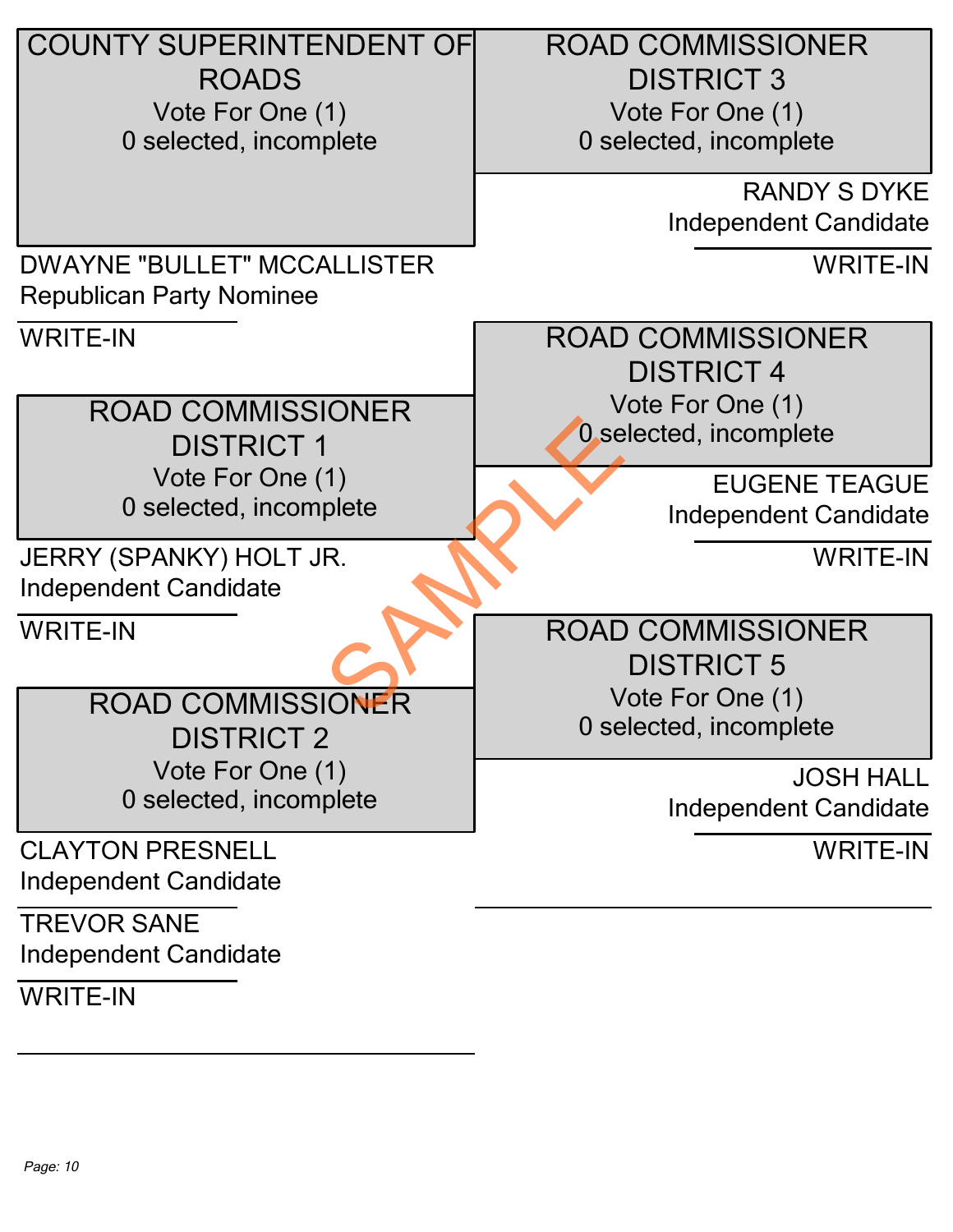| <b>ROAD COMMISSIONER</b>   | <b>SCHOOL BOARD MEMBER</b> |
|----------------------------|----------------------------|
| <b>DISTRICT 6</b>          | <b>DISTRICT 2</b>          |
| Vote For One (1)           | Vote For One (1)           |
| 0 selected, incomplete     | 0 selected, incomplete     |
| <b>BURNETT DUNCAN</b>      | <b>OTHA ROLEN</b>          |
| Independent Candidate      |                            |
| <b>WRITE-IN</b>            | <b>WRITE-IN</b>            |
| <b>ROAD COMMISSIONER</b>   | <b>SCHOOL BOARD MEMBER</b> |
| <b>DISTRICT 7</b>          | <b>DISTRICT 4</b>          |
| Vote For One (1)           | Vote For One (1)           |
| 0 selected, incomplete     | 0 selected, incomplete     |
|                            |                            |
| <b>MIKE ELLISON</b>        | <b>DARLA MORGAN</b>        |
| Independent Candidate      |                            |
| <b>JACK SMITH</b>          | <b>WRITE-IN</b>            |
| Independent Candidate      |                            |
| <b>WRITE-IN</b>            | <b>SCHOOL BOARD MEMBER</b> |
|                            | <b>DISTRICT 6</b>          |
| <b>SCHOOL BOARD MEMBER</b> | Vote For One (1)           |
| <b>DISTRICT 1</b>          | 0 selected, incomplete     |
| Vote For One (1)           | <b>TERRY E. HURST</b>      |
|                            |                            |
| 0 selected, incomplete     |                            |
| <b>RICHARD COGGINS</b>     | <b>WRITE-IN</b>            |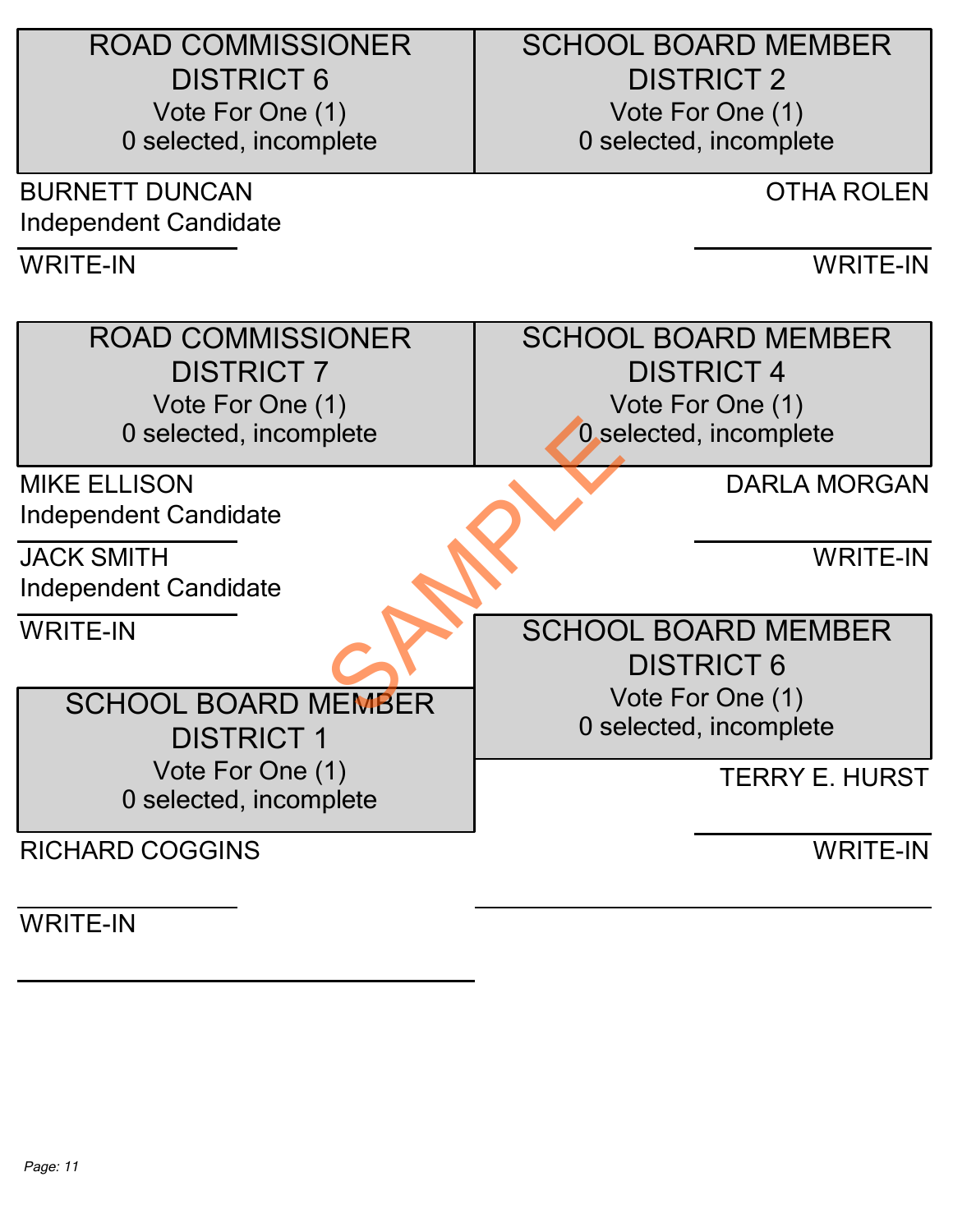| <b>CONSTABLE</b><br><b>DISTRICT 1</b><br>Vote For One (1)<br>0 selected, incomplete | <b>CONSTABLE</b><br><b>DISTRICT 4</b><br>Vote For One (1)<br>0 selected, incomplete |
|-------------------------------------------------------------------------------------|-------------------------------------------------------------------------------------|
| <b>JOSH SPURGEON</b>                                                                | <b>CARROLL CRUMBLEY</b>                                                             |
| Independent Candidate                                                               | Independent Candidate                                                               |
| <b>WRITE-IN</b>                                                                     | <b>WRITE-IN</b>                                                                     |
| <b>CONSTABLE</b>                                                                    | <b>CONSTABLE</b>                                                                    |
| <b>DISTRICT 2</b>                                                                   | <b>DISTRICT 5</b>                                                                   |
| Vote For One (1)                                                                    | Vote For One (1)                                                                    |
| 0 selected, incomplete                                                              | 0 selected, incomplete                                                              |
| <b>RANDY CUTSHAW</b>                                                                | <b>TONY R. HAWKS</b>                                                                |
| Independent Candidate                                                               | Independent Candidate                                                               |
| <b>OTIS 'CAT' WEBSTER</b>                                                           | <b>JOHN "PEANUT" SHROPSHIRE</b>                                                     |
| Independent Candidate                                                               | Independent Candidate                                                               |
| <b>DAVID WINTERS</b>                                                                | <b>WRITE-IN</b>                                                                     |
| Independent Candidate                                                               |                                                                                     |
| <b>DENNIS WORLEY</b>                                                                | <b>CONSTABLE</b>                                                                    |
| Independent Candidate                                                               | <b>DISTRICT 6</b>                                                                   |
| <b>WRITE-IN</b>                                                                     | Vote For One (1)                                                                    |
|                                                                                     | 0 selected, incomplete                                                              |
| <b>CONSTABLE</b>                                                                    | <b>STEVEN D. CAMERON</b>                                                            |
| <b>DISTRICT 3</b>                                                                   | Independent Candidate                                                               |
| Vote For One (1)                                                                    | <b>JASON OURY</b>                                                                   |
| 0 selected, incomplete                                                              | Independent Candidate                                                               |
| <b>NATHAN WHITE</b>                                                                 | <b>WRITE-IN</b>                                                                     |
| Independent Candidate                                                               |                                                                                     |
| <b>WRITE-IN</b>                                                                     |                                                                                     |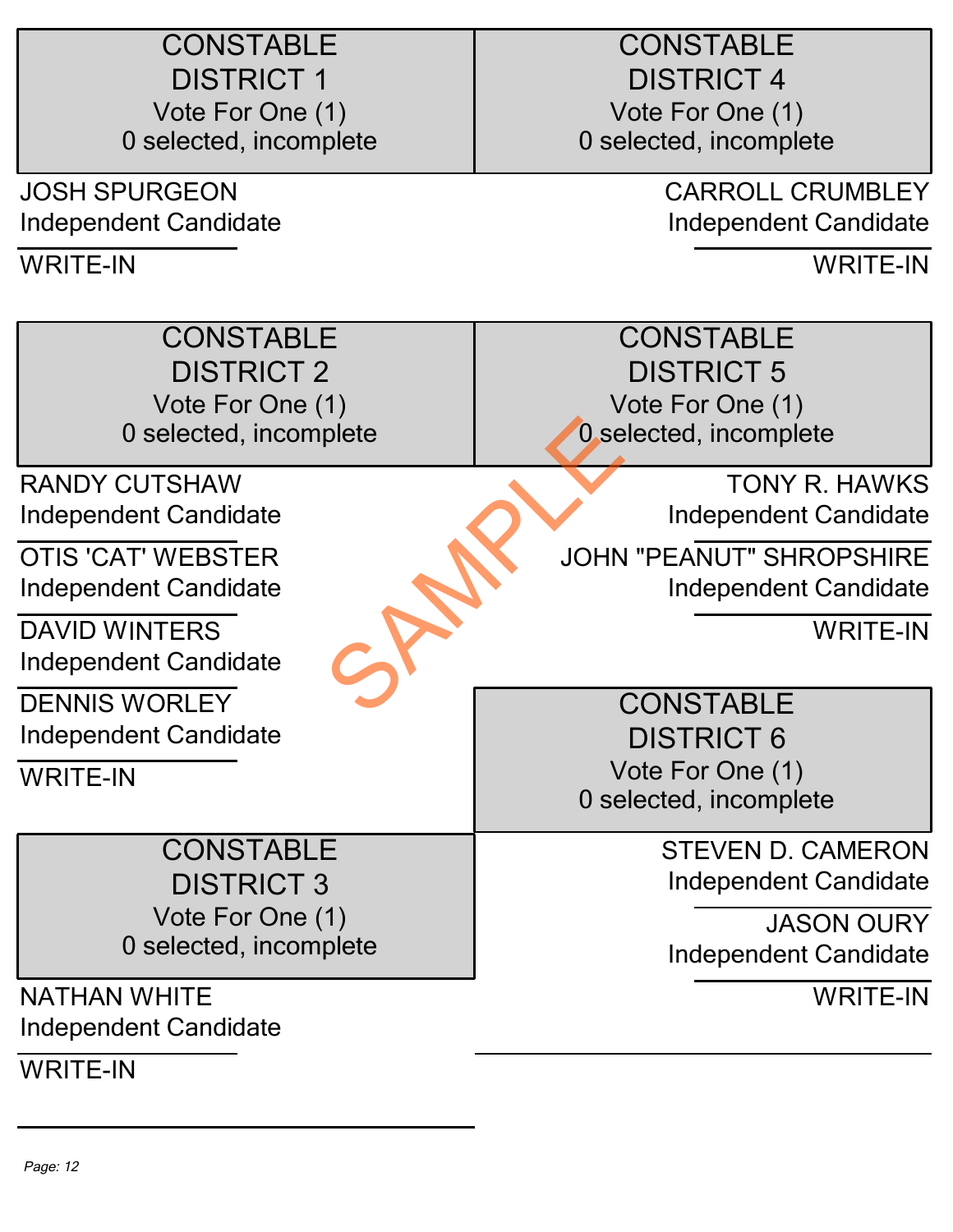## **CONSTABLE**  DISTRICT 7 Vote For One (1) 0 selected, incomplete

ROGER S HENDERSON Independent Candidate

WRITE-IN

SAMPLE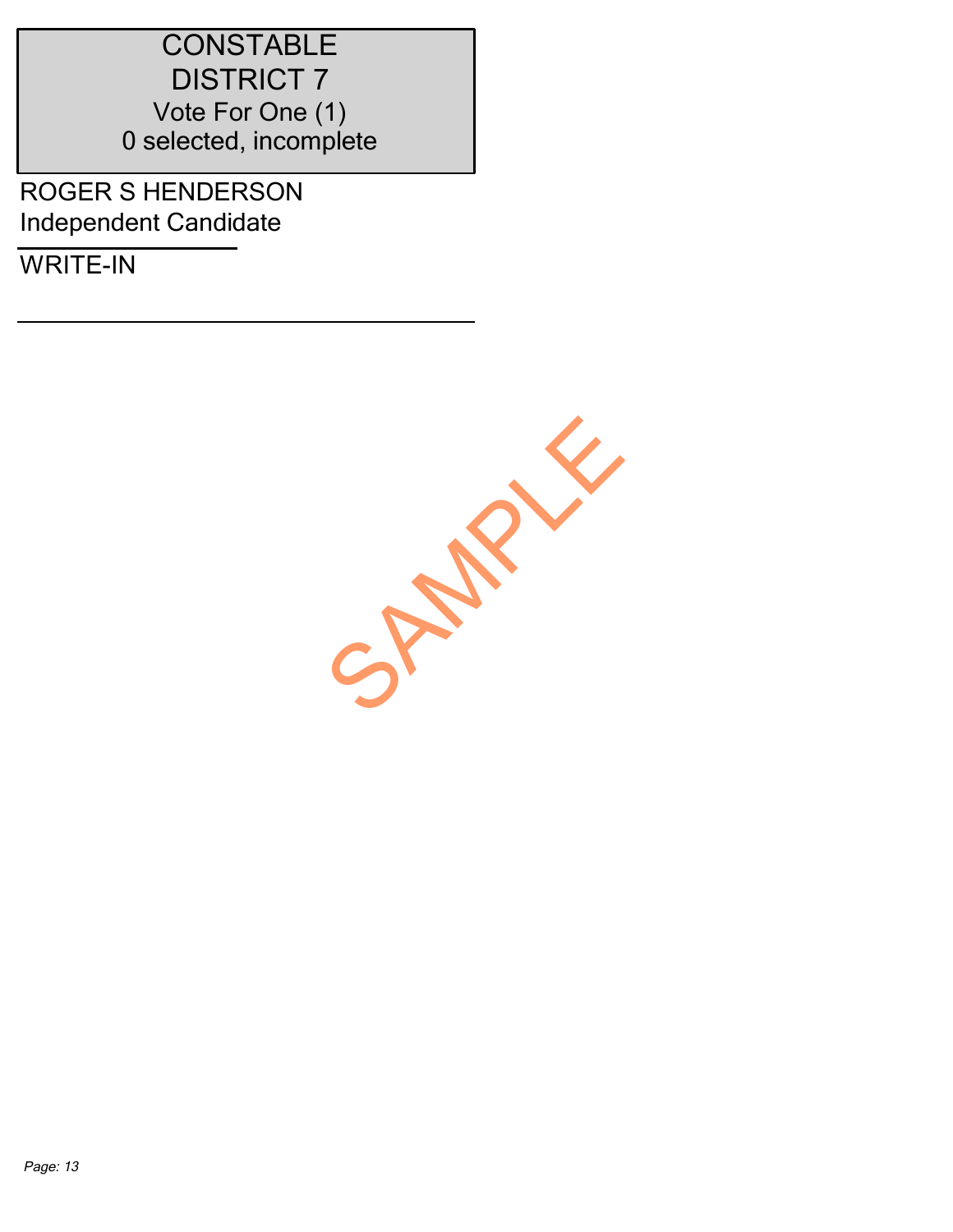| <b>JUDICIAL RETENTION</b><br><b>QUESTIONS</b>                              | <b>Supreme Court</b><br>At Large                                               |
|----------------------------------------------------------------------------|--------------------------------------------------------------------------------|
| <b>Supreme Court</b><br>At Large                                           | Vote For One (1)<br>0 selected, incomplete                                     |
| Vote For One (1)<br>0 selected, incomplete                                 | Shall Holly Kirby be retained in office<br>as a Judge of the Supreme Court, At |
| Shall Jeffrey S. Bivins be retained in<br>office as a Judge of the Supreme | Large, or be replaced?                                                         |
| Court, At Large, or be replaced?                                           | <b>RETAIN</b>                                                                  |
| <b>RETAIN</b>                                                              | <b>REPLACE</b>                                                                 |
| <b>REPLACE</b>                                                             | <b>Supreme Court</b><br>At Large                                               |
| <b>Supreme Court</b><br>At Large                                           | Vote For One (1)<br>0 selected, incomplete                                     |
| Vote For One (1)<br>0 selected, incomplete                                 | Shall Sharon Gail Lee be retained in<br>office as a Judge of the Supreme       |
| Shall Sarah K. Campbell be retained<br>in office as a Judge of the Supreme | Court, At Large, or be replaced?                                               |
| Court, At Large, or be replaced?                                           | <b>RETAIN</b>                                                                  |
| <b>RETAIN</b>                                                              | <b>REPLACE</b>                                                                 |

**REPLACE**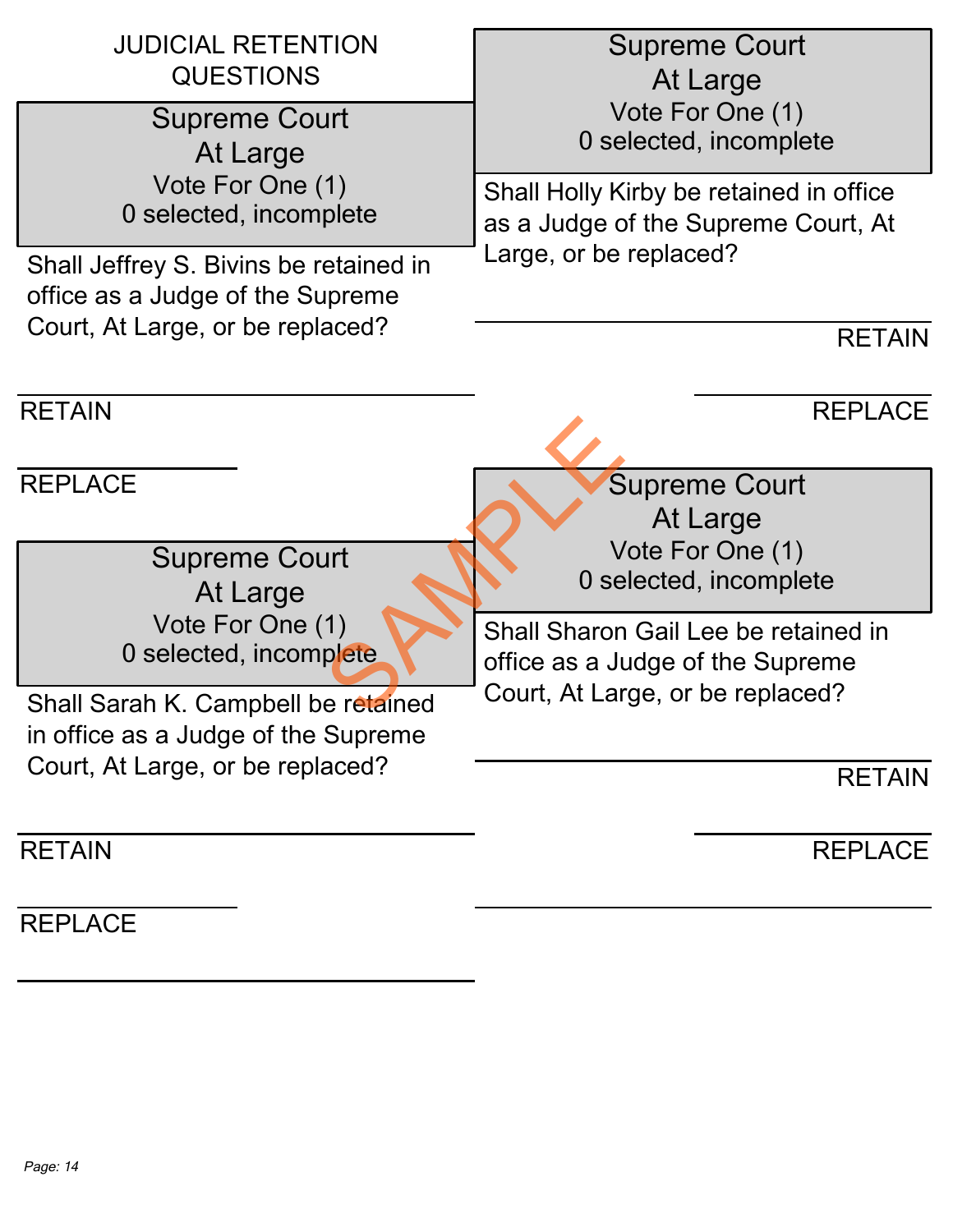| <b>Supreme Court</b><br>At Large<br>Vote For One (1)<br>0 selected, incomplete                                          | Court of Appeals<br><b>Eastern Division</b><br>Vote For One (1)<br>0 selected, incomplete                                            |
|-------------------------------------------------------------------------------------------------------------------------|--------------------------------------------------------------------------------------------------------------------------------------|
| Shall Roger A. Page be retained in<br>office as a Judge of the Supreme<br>Court, At Large, or be replaced?              | Shall Thomas R. "Skip" Frierson be<br>retained in office as a Judge of the<br>Court of Appeals, Eastern Division,<br>or be replaced? |
| <b>RETAIN</b>                                                                                                           | <b>RETAIN</b>                                                                                                                        |
| <b>REPLACE</b>                                                                                                          | <b>REPLACE</b>                                                                                                                       |
| Court of Appeals<br><b>Eastern Division</b><br>Vote For One (1)<br>0 selected, incomplete                               | <b>Court of Appeals</b><br><b>Eastern Division</b><br>Vote For One (1)<br>0 selected, incomplete                                     |
| Shall Kristi Davis be retained in<br>office as a Judge of the Court of<br>Appeals, Eastern Division, or be<br>replaced? | Shall John W. McClarty be retained<br>in office as a Judge of the Court of<br>Appeals, Eastern Division, or be<br>replaced?          |
| <b>RETAIN</b>                                                                                                           | <b>RETAIN</b>                                                                                                                        |
| <b>REPLACE</b>                                                                                                          | <b>REPLACE</b>                                                                                                                       |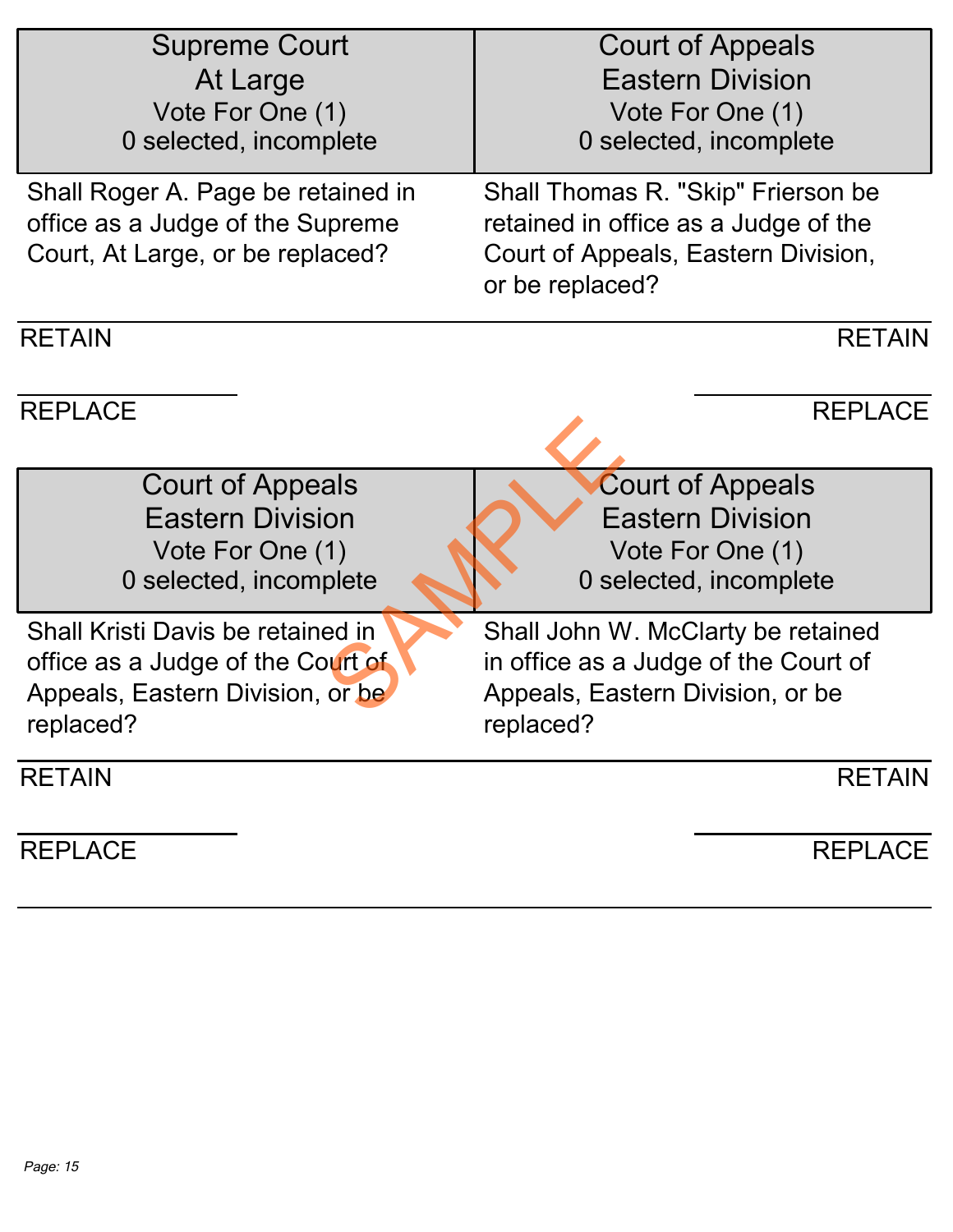| Court of Appeals                     | <b>Court of Appeals</b>            |
|--------------------------------------|------------------------------------|
| <b>Eastern Division</b>              | <b>Middle Division</b>             |
| Vote For One (1)                     | Vote For One (1)                   |
| 0 selected, incomplete               | 0 selected, incomplete             |
| Shall Mike Swiney be retained in     | Shall Frank Clement be retained in |
| office as a Judge of the Court of    | office as a Judge of the Court of  |
| Appeals, Eastern Division, or be     | Appeals, Middle Division, or be    |
| replaced?                            | replaced?                          |
| <b>RETAIN</b>                        | <b>RETAIN</b>                      |
| <b>REPLACE</b>                       | <b>REPLACE</b>                     |
| <b>Court of Appeals</b>              | <b>Court of Appeals</b>            |
| <b>Middle Division</b>               | <b>Middle Division</b>             |
| Vote For One (1)                     | Vote For One (1)                   |
| 0 selected, incomplete               | 0 selected, incomplete             |
| Shall Andy D. Bennett be retained in | Shall Neal McBrayer be retained in |
| office as a Judge of the Court of    | office as a Judge of the Court of  |
| Appeals, Middle Division, or be      | Appeals, Middle Division, or be    |
| replaced?                            | replaced?                          |
| <b>RETAIN</b>                        | <b>RETAIN</b>                      |
| <b>REPLACE</b>                       | <b>REPLACE</b>                     |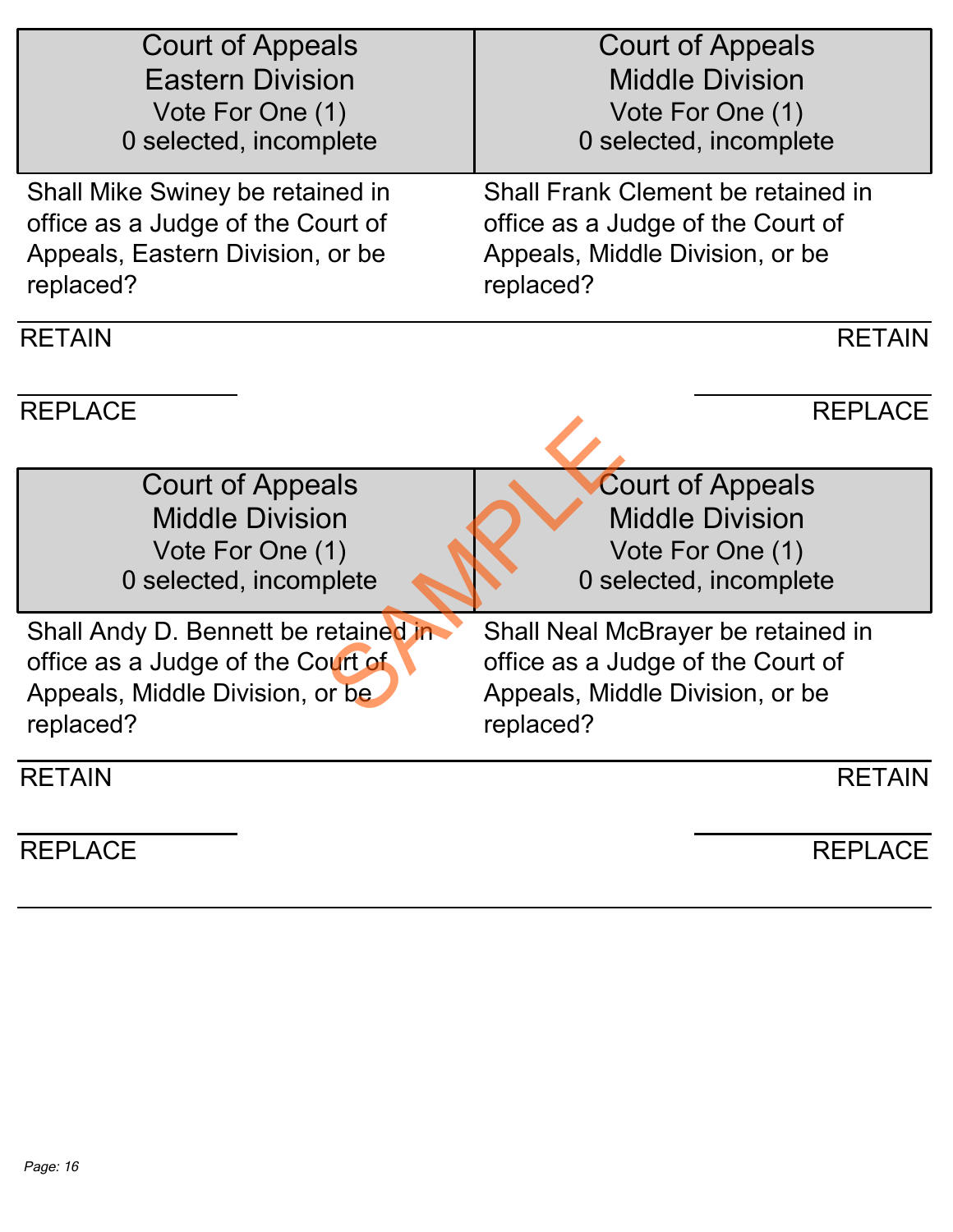| <b>Court of Appeals</b>               | <b>Court of Appeals</b>              |
|---------------------------------------|--------------------------------------|
| <b>Western Division</b>               | <b>Western Division</b>              |
| Vote For One (1)                      | Vote For One (1)                     |
| 0 selected, incomplete                | 0 selected, incomplete               |
| Shall Kenny W. Armstrong be           | Shall Carma Dennis McGee be          |
| retained in office as a Judge of the  | retained in office as a Judge of the |
| Court of Appeals, Western Division,   | Court of Appeals, Western Division,  |
| or be replaced?                       | or be replaced?                      |
| <b>RETAIN</b>                         | <b>RETAIN</b>                        |
| <b>REPLACE</b>                        | <b>REPLACE</b>                       |
| <b>Court of Appeals</b>               | <b>Court of Appeals</b>              |
| <b>Western Division</b>               | <b>Western Division</b>              |
| Vote For One (1)                      | Vote For One (1)                     |
| 0 selected, incomplete                | 0 selected, incomplete               |
| Shall Arnold B. Goldin be retained in | Shall Steve Stafford be retained in  |
| office as a Judge of the Court of     | office as a Judge of the Court of    |
| Appeals, Western Division, or be      | Appeals, Western Division, or be     |
| replaced?                             | replaced?                            |
| <b>RETAIN</b>                         | <b>RETAIN</b>                        |
| <b>REPLACE</b>                        | <b>REPLACE</b>                       |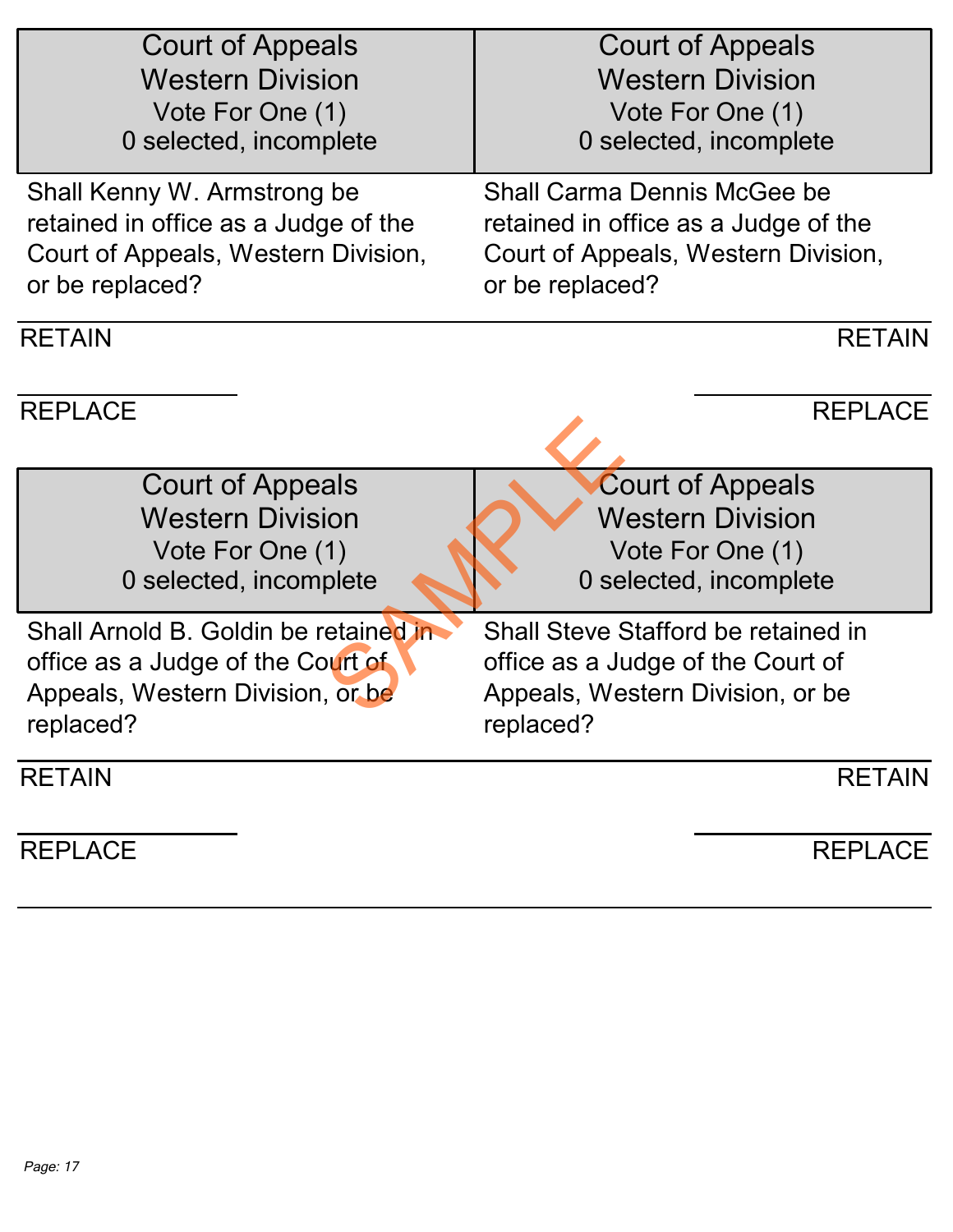| <b>Court of Criminal Appeals</b>     | <b>Court of Criminal Appeals</b>       |
|--------------------------------------|----------------------------------------|
| <b>Eastern Division</b>              | <b>Middle Division</b>                 |
| Vote For One (1)                     | Vote For One (1)                       |
| 0 selected, incomplete               | 0 selected, incomplete                 |
| Shall Robert H. Montgomery, Jr. be   | Shall Jill Bartee Ayers be retained in |
| retained in office as a Judge of the | office as a Judge of the Court of      |
| Court of Criminal Appeals, Eastern   | Criminal Appeals, Middle Division, or  |
| Division, or be replaced?            | be replaced?                           |
| <b>RETAIN</b>                        | <b>RETAIN</b>                          |
| <b>REPLACE</b>                       | <b>REPLACE</b>                         |
| <b>Court of Criminal Appeals</b>     | <b>Court of Criminal Appeals</b>       |
| <b>Eastern Division</b>              | <b>Middle Division</b>                 |
| Vote For One (1)                     | Vote For One (1)                       |
| 0 selected, incomplete               | 0 selected, incomplete                 |
| Shall James C. Witt, Jr. be retained | Shall Timothy L. Easter be retained    |
| in office as a Judge of the Court of | in office as a Judge of the Court of   |
| Criminal Appeals, Eastern Division,  | Criminal Appeals, Middle Division, or  |
| or be replaced?                      | be replaced?                           |
| <b>RETAIN</b>                        | <b>RETAIN</b>                          |
| <b>REPLACE</b>                       | <b>REPLACE</b>                         |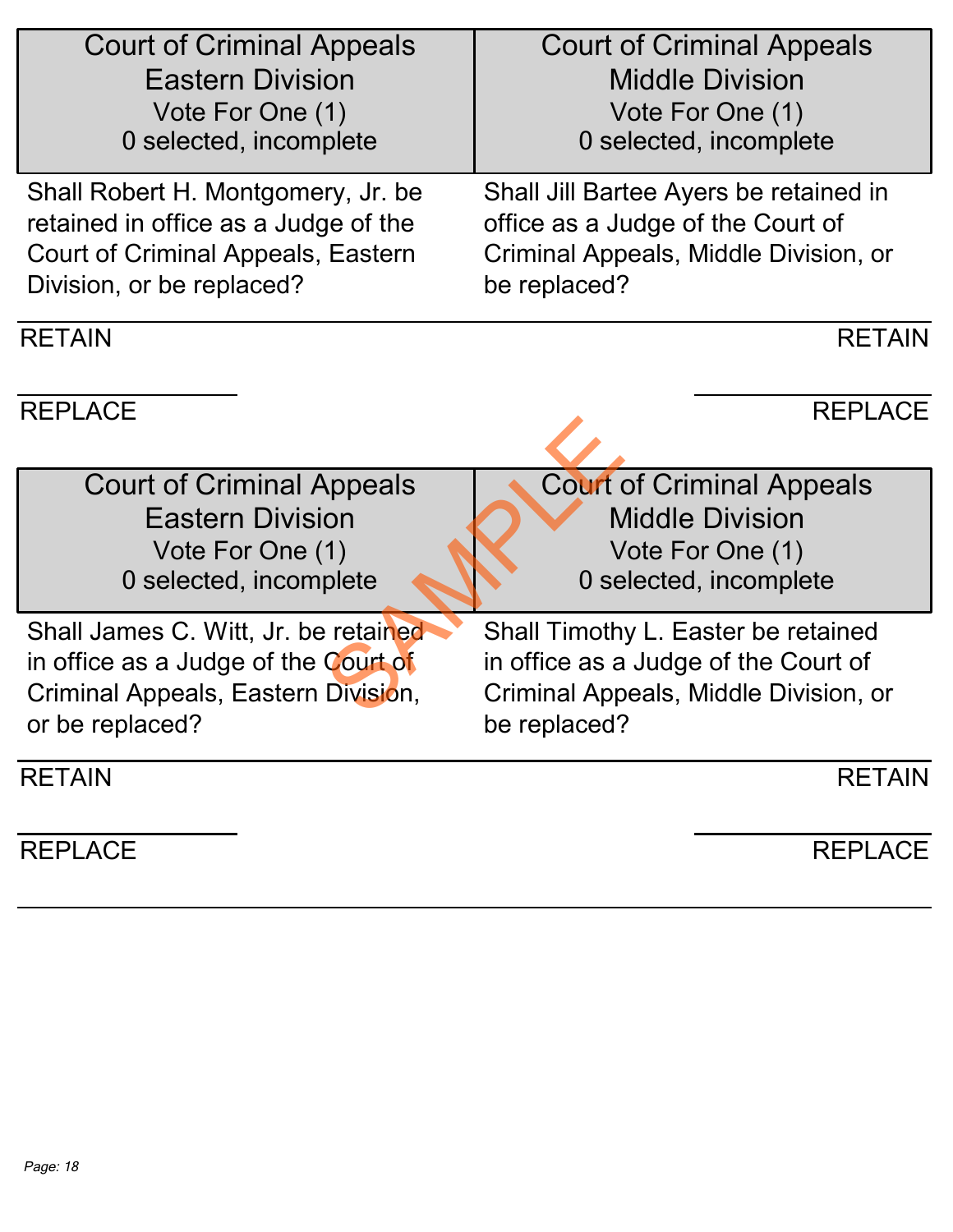| <b>Court of Criminal Appeals</b>     | <b>Court of Criminal Appeals</b>     |
|--------------------------------------|--------------------------------------|
| <b>Middle Division</b>               | <b>Western Division</b>              |
| Vote For One (1)                     | Vote For One (1)                     |
| 0 selected, incomplete               | 0 selected, incomplete               |
| Shall Robert L. Holloway, Jr. be     | Shall John W. Campbell, Sr. be       |
| retained in office as a Judge of the | retained in office as a Judge of the |
| Court of Criminal Appeals, Middle    | Court of Criminal Appeals, Western   |
| Division, or be replaced?            | Division, or be replaced?            |
| <b>RETAIN</b>                        | <b>RETAIN</b>                        |
| <b>REPLACE</b>                       | <b>REPLACE</b>                       |
| <b>Court of Criminal Appeals</b>     | <b>Court of Criminal Appeals</b>     |
| <b>Middle Division</b>               | <b>Western Division</b>              |
| Vote For One (1)                     | Vote For One (1)                     |
| 0 selected, incomplete               | 0 selected, incomplete               |
| Shall Robert W. Wedemeyer be         | Shall J. Ross Dyer be retained in    |
| retained in office as a Judge of the | office as a Judge of the Court of    |
| Court of Criminal Appeals, Middle    | Criminal Appeals, Western Division,  |
| Division, or be replaced?            | or be replaced?                      |
| <b>RETAIN</b>                        | <b>RETAIN</b>                        |
| <b>REPLACE</b>                       | <b>REPLACE</b>                       |